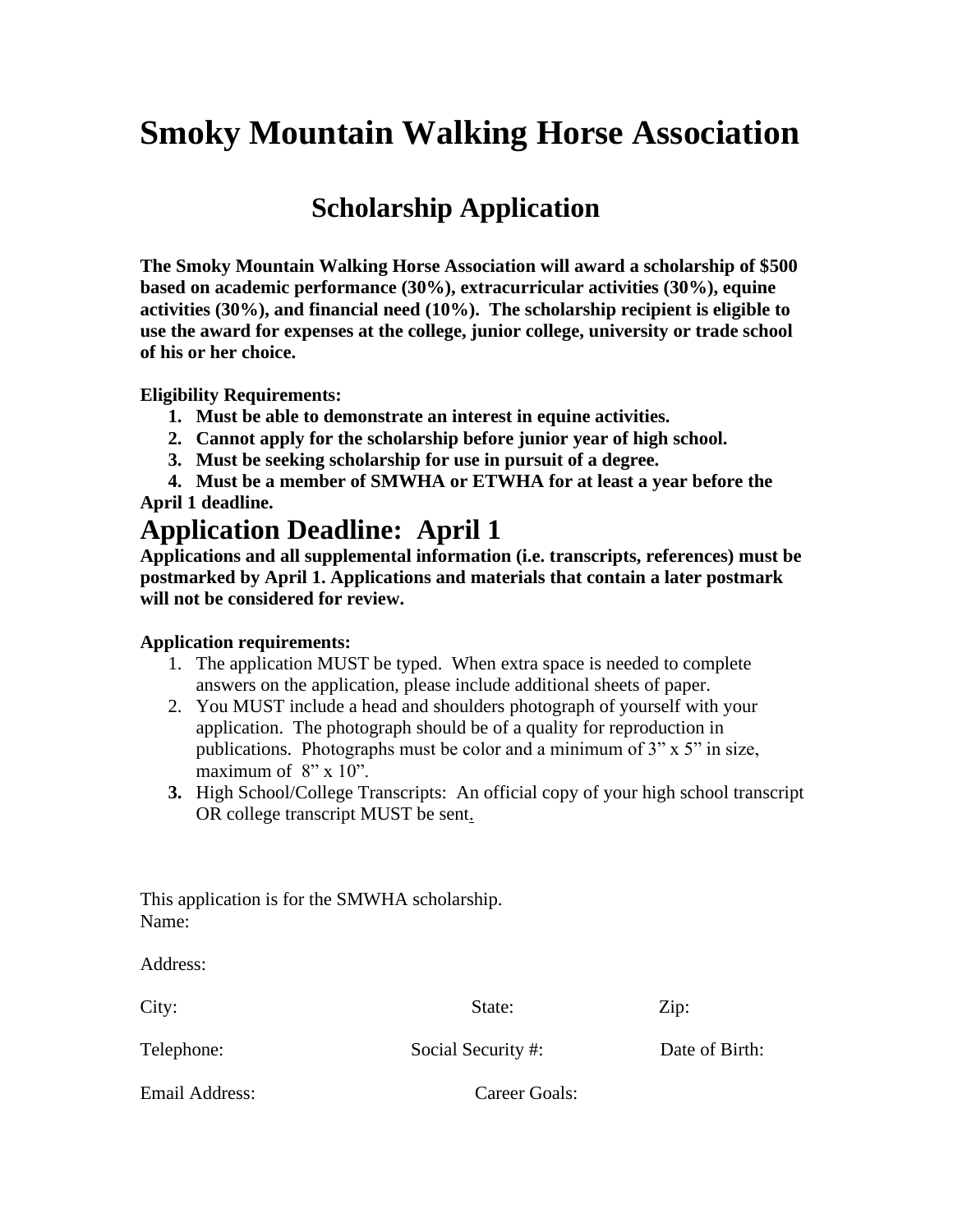College, Junior College, University or Trade School currently attending or planning to attend:

### **Educational Background:** (list schools attended, most recently first)

| School:                                                                           | Location:                                     | Date Attended: |
|-----------------------------------------------------------------------------------|-----------------------------------------------|----------------|
| School:                                                                           | Location:                                     | Date Attended: |
| School:                                                                           | Location:                                     | Date Attended: |
| College Grade Point Average : COR High School Grade Point<br>$Avg.$ :             |                                               |                |
| If in High School, Class Ranking:                                                 | $\overline{\text{of}}$ $\overline{\text{of}}$ |                |
| If in High School: College Entrance Exam Score (report any which have been taken) |                                               |                |
| ACT:<br>SAT:                                                                      | Other:                                        |                |

#### **Extracurricular Activities:** (Attach additional sheets as needed.)

High School students:

- 1. List school and civic clubs and associations in which you have been involved. (4-H, FFA, Student Council, etc.)
- 2. List offices and leadership roles held in school, community, civic clubs, associations.

College Students

3. List personal achievements, honors, and awards received.

\*\*\*All

4. Describe your involvement and accomplishments in equine activities.